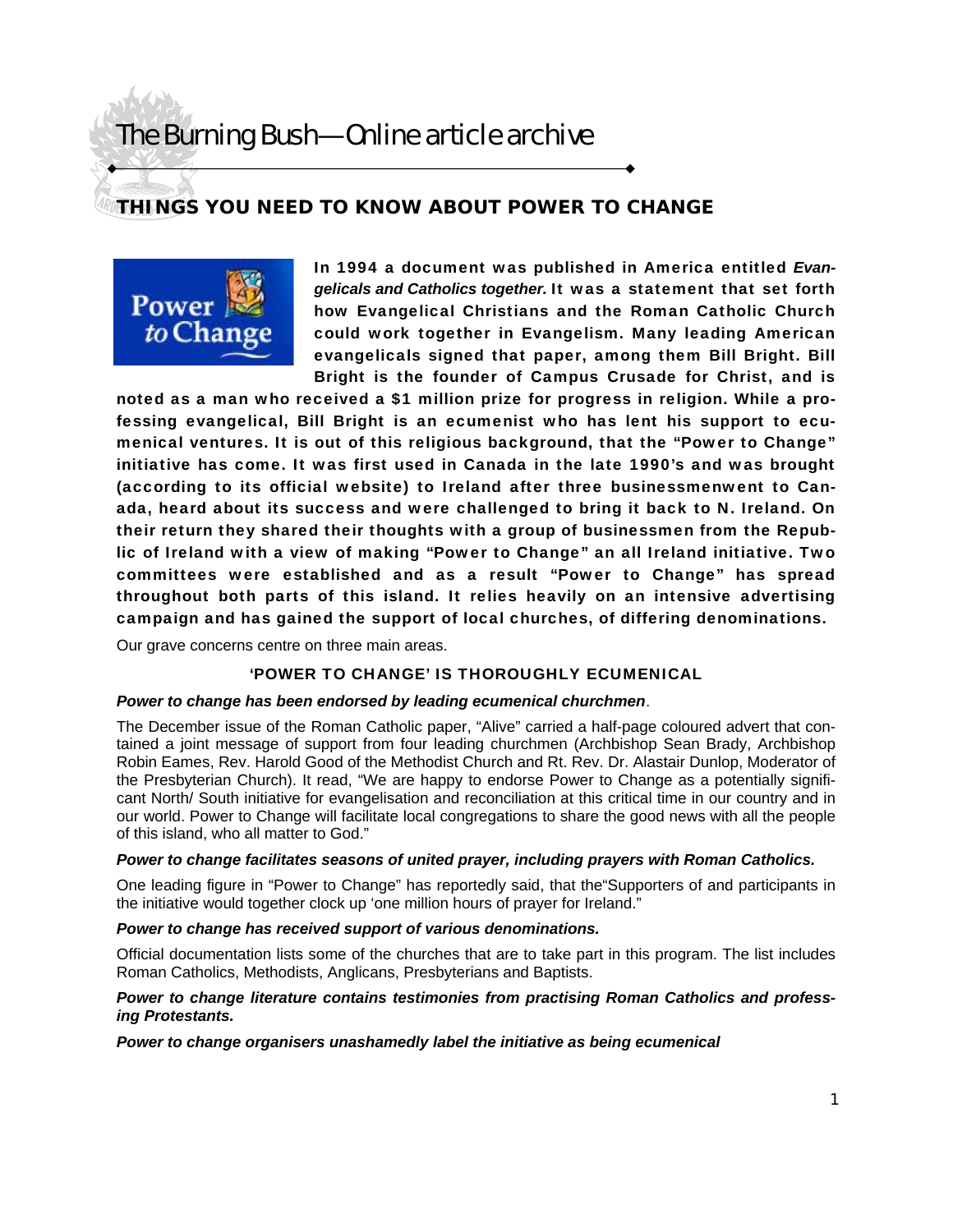In an article for the "Irish Catholic" Newspaper of 10th January 2002, reporter David Quinn said, 'More than 50 Catholic parishes north and south of the border have so far signed on to the Power to Change evangelisation programme, first reported in The Irish Catholic last year. The programme which will run in tandem with a million pound advertising campaign starting at the beginning of Lent is intended to tell people of the power of Jesus and the Holy Spirit to change their lives for the betterIndividual churches can take advantage of the advertising campaign by running programmes telling people about the core message of the Gospel. The campaign is multi-denominational and Power to Change organisers hope 1,000 Catholic Parishes and Protestant congregations will have signed up to it by the time it is underway. According to co-ordinator Paddy Monaghan, 169 Churches of all denominations both North and South have declared a commitment to the campaign and made a contribution to it of £100."

The power to change program is unashamedly an ecumenical one. The whole structure of this initiative is built on the foundation of evangelicals and Catholics working together in evangelism. It holds that the Roman Catholic Church is another branch of the Christian church and that there is no essential difference between Roman Catholic teaching and the truth of God's word. Ecumenism presents Romanism as an evangelical system. This is unscriptural.

 True Biblical Christianity not only holds to the verbal inspiration and absolute infallibility of Scripture but also to the truth that the Bible is our sole rule of faith and practice i.e. The authority of Scripture. (1 Timothy 3:16; Isaiah 8:20) Romanism on the other hand speaks of the unanimous consent of the fathers. It adds tradition and the statements of a sinful pope.

 True Biblical Christianity looks to Christ as the Head of the Church c/f Colossians 1:18. Romanism claims the pope is the head of the church.

 True Biblical Christianity worships God alone (Exodus 20:3-6). Romanism worships Mary and the saints.

 True Biblical Christianity teaches that salvation is a personal saving union with God through Jesus Christ as the only mediator (Ephesians 2:8, 9 & 1 Timothy 2:5). Romanism points to the priest and claims he stands between God and men.

 True Biblical Christianity believes that forgiveness of sin is of God alone (Mark 2:7 & Ephesians 1:7). Romanism has made her confessional boxes and encourages sinners to confess to sinners.

These differences are so fundamental that no true evangelical should have fellowship with Rome. Yet the "Power to Change" initiative is built on this very foundation. This is unscriptural. How has it happened? Due to the emergence of what is called 'New Evangelicalism' which involves an attitude of infiltration, toleration and co-operation with Rome. It places no emphasis on the doctrinal differences. This ecumenism lies at the heart of "Power to Change", and other similar courses (e.g Alpha) The ecumenical movement in whatever form is unscriptural.

## 'POWER TO CHANGE' IS DOCTRINALLY ERRONEOUS

There are numerous references in scripture regarding the importance of sound doctrine e.g (Ephesians 4:4; 1 Timothy 1:3; 1 Timothy 4:6). However the leaders of this initiative are very ready to dispense with any reference to doctrine. Basil Good, Chairman of the "Power to Change" Republic of Ireland Committee said during an RTE interview, "Power to change would not interfere in the area of doctrine but would leave that entirely to the discretion of the 'participating churches." The doctrinal error of "Power to Change" is seen in at least two distinct areas.

#### *The doctrine of Salvation.*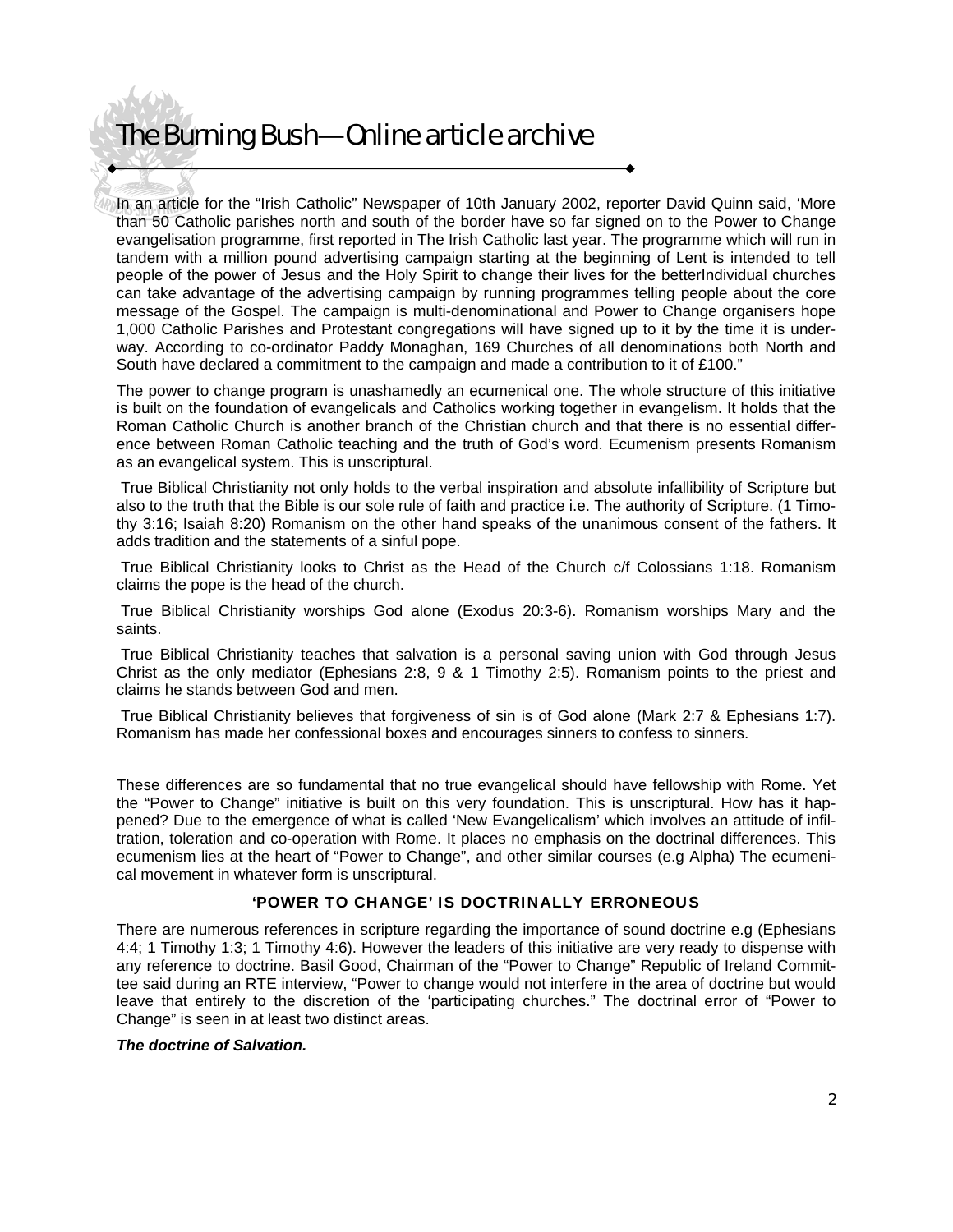The official "Power to Change" website states, "Letting God change you into the person He created you to be is the most significant decision you can ever make. It's not enough to just agree intellectually that Jesus is the Son of God and that he died on the cross for our sins, we need to make a personal commitment. We make that commitment when we turn to God, say we're sorry for our past sin, trust him to come into our life and ask him to make us into the people he wants us to be. It's about faith. And it's an act of your will. If you're ready to take that step, a talk with God is all it takes." A sample prayer follows which includes the words, 'I accept the fact that you are the only one who can give me the power to change." These are very serious issues. Salvation is not an act of man, it is an act of God's great grace whereby he regenerates the soul by the power of the Holy Spirit c/f John 3:1-7; Ephesians 2:8, 9 & Jonah 2:9. Salvation is not something that simply involves a little talk with God. There must be genuine faith and repentance and these are gifts from God. Salvation is not a commitment; it is a conversion to Christ. Salvation does not rest on man's work but on the finished work of Christ on the cross. Salvation is a miraculous work of God whereby a soul dead in sins is quickened and brought to life in and through Jesus Christ. It is by grace alone, through faith alone, in Christ alone. That is not the message of "Power to Change". The doctrine of salvation which it presents is another gospel and therefore no gospel at all c/f Galatians 1:8.

### *The doctrine of Separation.*

The Bible is clear that there is to be a distinct difference in the life of a Christian. Believers are 'new creatures in Christ, old things are passed away and all things become new.' Connected to that and flowing from that is the doctrine of separation c/f Revelation 18:4, & 2 Corinthians 6:17 This teaching is an important part of Christian living. There is to be separation from spiritual apostasy and false teaching. However "Power to Change" encourages individuals to remain within systems of religion that are opposed to Biblical Christianity. One man whose testimony is included in the "Power to Change" literature is quoted in another publication as saying, "While most of my friends started attending various fellowships and subsequently left the Catholic church, I sensed a strong call to remain. I started attending a charismatic meeting in the Quaker Meeting House. It was a very exciting time to be a young Christian as, week after week, the building was packed with over 700 people of all denominations, including spirit filled priests and nuns who gathered to praise God and receive teaching." At the end the writer adds, "While still in the Catholic church, God has sent Christians from many denominations to enrich and support my relationship with him." Although this position is contrary to the Word of God, it is prevalent throughout "Power to Change." In the handbook the advice is given to those who do not own a Bible, "If you don't already have a Bible, you can get one from your local bookshop. The New Living Translation Bible uses modern English, or ask a priest or minister or Christian friend." This a denial of the Biblical doctrine of separation. No person should ever be instructed, encouraged or led to believe that God would have them stay in a system that is anti-Christian, such as the Roman Catholic Church.

### THE PROMOTION OF 'POWER TO CHANGE' IS HIGHLY QUESTIONABLE.

It is difficult to obtain concrete facts on how this scheme has been and is being promoted. It is undoubtedly presented in a manner which suggests that a large number of Protestant churches are involved with the program. However despite this assertion, the list of participating churches in Northern Ireland has been withdrawn from the web site. Furthermore, one individual has counted the churches listed and has discovered that this figure does not concur with the figure organisers boast of. There is a distinct impression, in all of this, that the details are being withheld in order to suggest that "Power to Change" has a very widespread support. The facts do not seem to bear this out. Furthermore the promotion of the CD-Rom and booklet has come in for criticism regarding the terms that are being used to describe this offer. It is termed a 'gift' yet an advert carried in the Belfast Telegraph asked would-be participants for £5.00 to cover the materials used. This hardly constitutes a 'gift' Other issues are emerging concerning the pro-